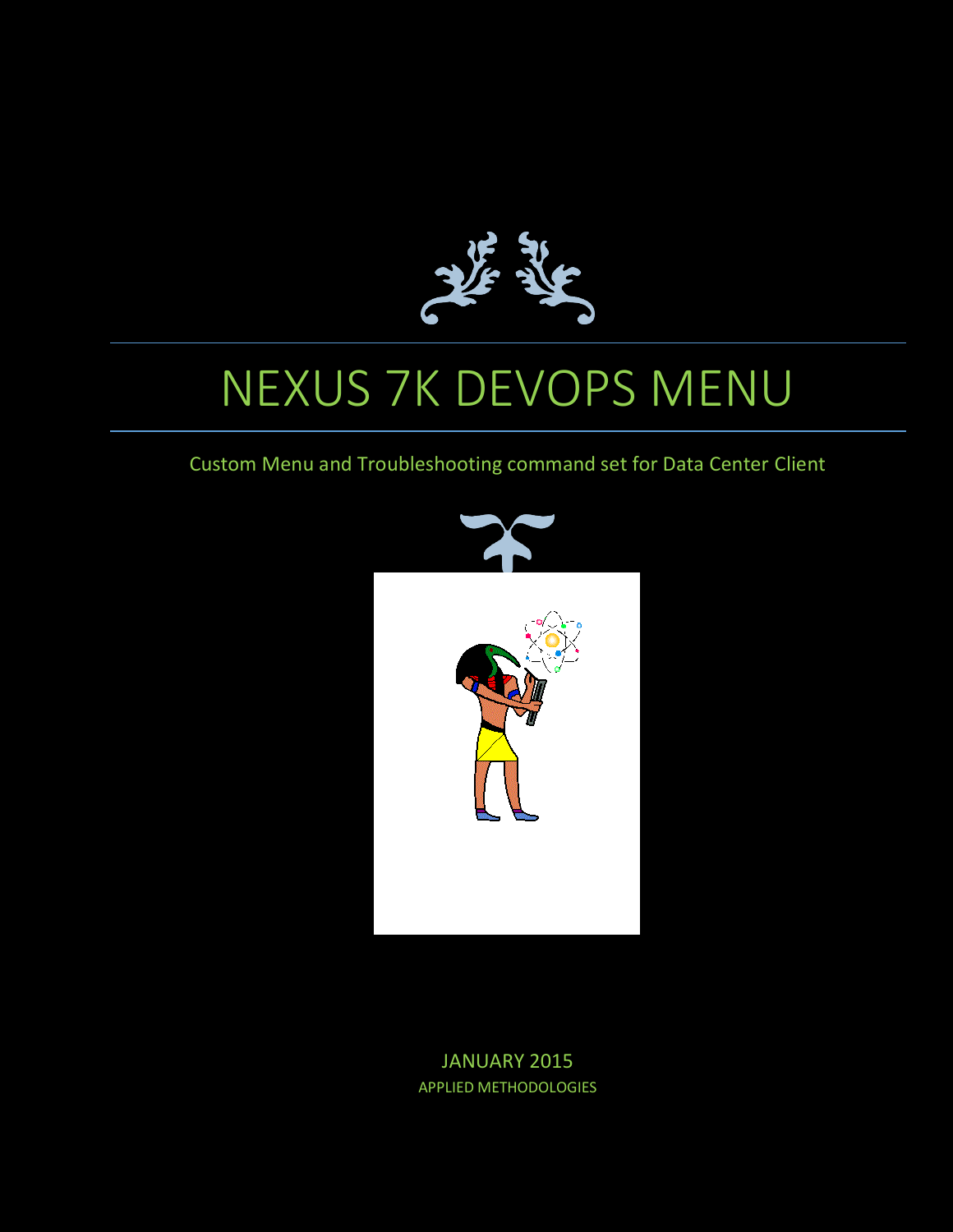# Contents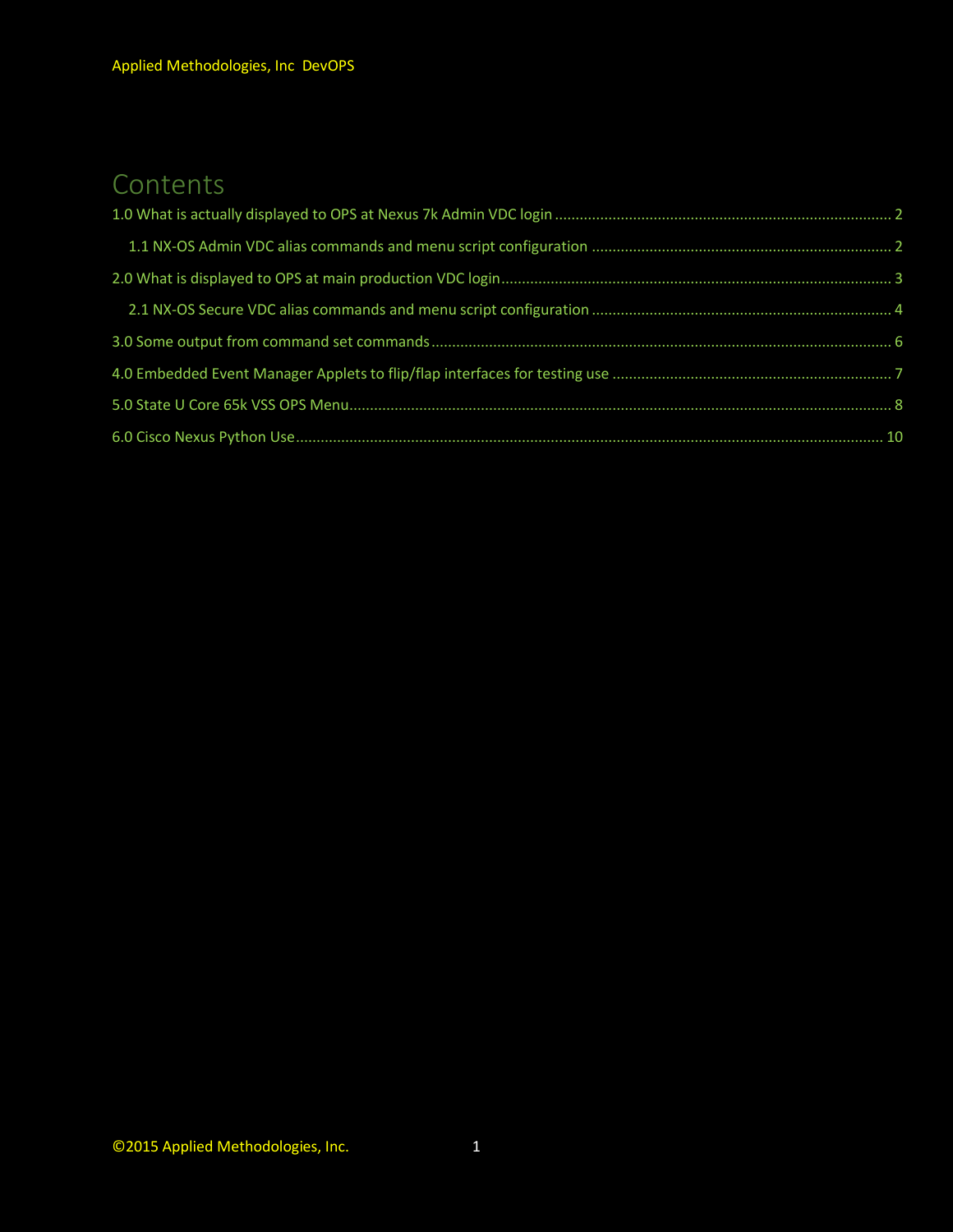### <span id="page-2-0"></span>1.0 What is actually displayed to OPS at Nexus 7k Admin VDC login

 \*\*\*\*\*\*\* **State U DC NEXUS ADMIN VDC OPS Command Set**\*\*\*\*\*\*\* \*\*\*\*\*\*\*\*\*\*\*\*\***Enter command followed by Enter**\*\*\*\*\*\*\*\*\*\*\*\*\* Type v bo Display Configured VDCs Type sec bo Go to Secure VDC Type wr **to Save Configuration all VDCs**  Type sniff to Conduct Control Plane Summary Sniff Type sniffdet to Conduct Control Plane Detail Sniff Type m to recall this help menu

LOC2-DC1#

<span id="page-2-1"></span>1.1 NX-OS Admin VDC alias commands and menu script configuration

| echo " |          |               | ********<br>******* State U DC NEXUS ADMIN Command Set |
|--------|----------|---------------|--------------------------------------------------------|
| echo " |          |               | *******Enter command followed by Enter*******"         |
| echo " |          |               | п                                                      |
| echo " | Type v   |               | to Display Configured VDCs"                            |
| echo " | Type sec |               | to Go to Secure VDC"                                   |
| echo " | Type wr  |               | to Save Configuration all VDCs"                        |
| echo " |          | Type sniff    | to Conduct Control Plane Summary Sniff"                |
| echo " |          | Type sniffdet | to Conduct Control Plane Detail Sniff"                 |
| echo " | Type m   |               | to recal this help menu"                               |

cli alias name sniff ethanalyzer local interface inband decode-internal limit-captured-frames 100 cli alias name wr copy run start vdc-all cli alias name sniffdet ethanalyzer local interface inband limit-captured-frames 100 detail cli alias name v show vdc cli alias name sec switchto vdc iodc2secure cli alias name m run-script bootflash:adminmenu | exclude echo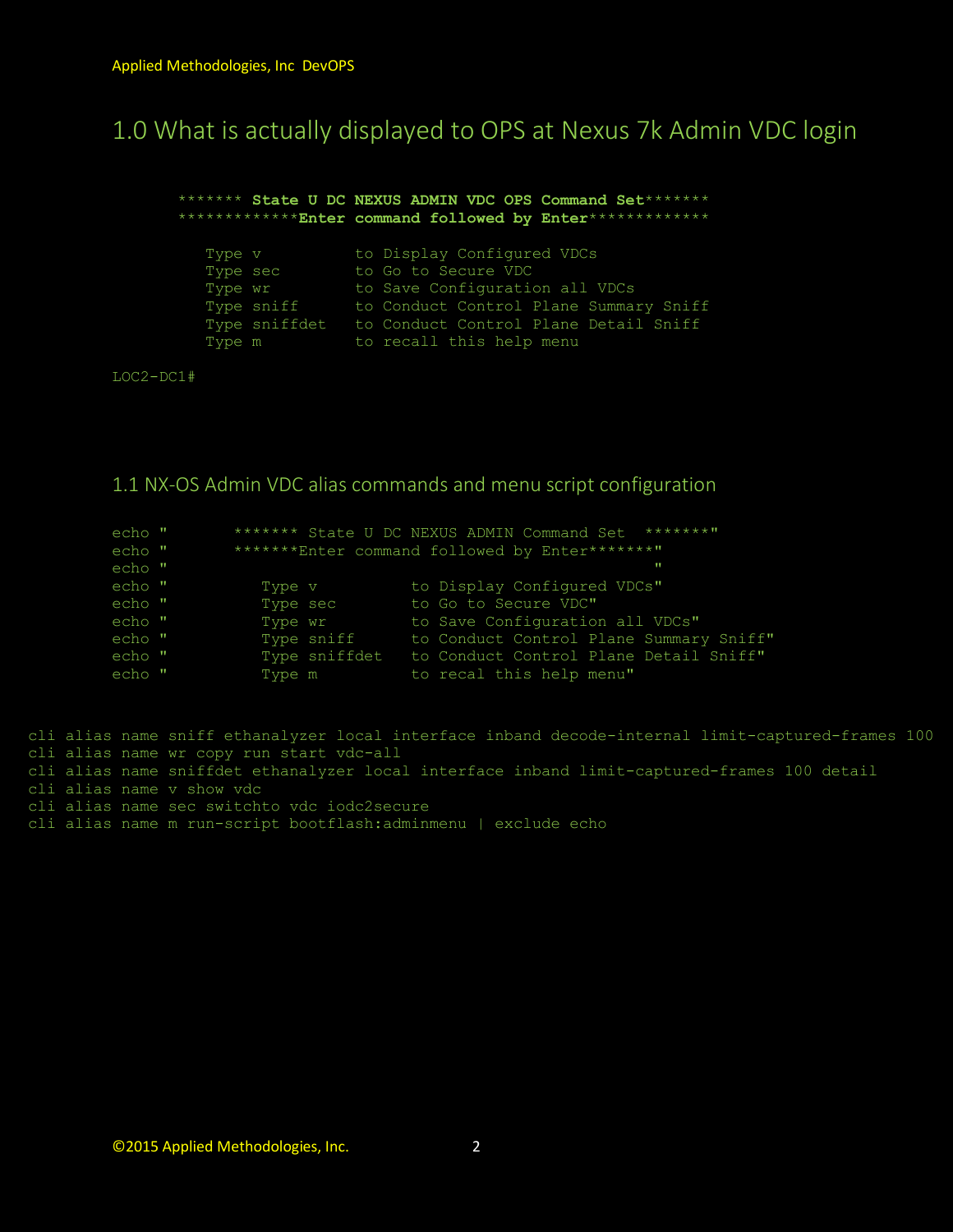# <span id="page-3-0"></span>2.0 What is displayed to OPS at main production VDC login

\*\*\*\*\*\*\*\*\*\*\*\*\*\* State U DC NEXUS Secure VDC OPS Command Set \*\*\*\*\*\*\*\*\*\*\*\*\*\*\* \*\*\*\*\*\*\*\*\*\*\*\*\*\*\*<mark>Enter command followed by Enter</mark>\*\*\*\*\*\*\*\*\*\*\*\*\*\*\*\*\*\*\*\*\*\*\*\*\*\*\*\*\*\*\* Type v<br>
to Display Configured VDCs<br>
Type sw<br>
to Return to ADMIN VDC<br>
Type wr<br>
to Save Configuration<br>
Type netflow<br>
to Display netflow activity<br>
Type fpauthon<br>
to Enable FP Authentication<br>
The figure for the Save Constant o Type fpauthoff to Disable FP Authentication Type r<sub>p</sub>adencial constants in nationalisation.<br>Type obsorb to Enable switch in ISIS Out of Service mode<br>Type obsoff to Disable ISIS Out of Service mode and set boot<br>Type stormon to Enable Storm Control on DCI and PO Inter \*\*\*\*\*\*\*\*\*\*\*\*\*\* OUTPUT & TOP N COMMANDS FOR TROUBLESHOOTING \*\*\*\*\*\*\*\*\*\*\*\*\*\*\*\* \*\*\*\*\*\*\*\*\*\*\*\*\*\*\*\*\*SET TERM LENGTH to 45+ for best results\*\*\*\*\*\*\*\*\*\*\*\*\*\*\*\*\*\*\*\*

| Type des      |  | to Display Interface Descriptions                                   |
|---------------|--|---------------------------------------------------------------------|
| Type up       |  | to Display Interfaces UP                                            |
| Type down     |  | to Display Interfaces Down                                          |
|               |  | Type dcicount to Display DCI Interface load counters                |
| Type dci      |  | to Display DCI Interface stats                                      |
| Type macyoung |  | to Dislpay Dynamic MAC Address refresh                              |
| Type macold   |  | to Display Dynamic MAC Addresses aging                              |
| Type vdcmac   |  | to Display Interal MACs assigned to VDC                             |
| Type stpevent |  | to Display STP Event History real time                              |
| Type stproot  |  | to Display STP root (This bridge is root)                           |
| Type stpicon  |  | to Display STP Inconsistent Ports                                   |
| Type VPC      |  | to Display General VPC inforamtion/status                           |
| Type pkl      |  | to display VPC Peer Keep Alive Status                               |
|               |  | Type po bisplay VPC Port-channel Summary                            |
|               |  | Type id bisplay FP Switch Hostnames                                 |
|               |  | Type neighbor to Display FP ISIS adjacency details                  |
|               |  | Type fpstats to Display FP ISIS SFP/LSP stats - look for increments |
|               |  | Type fproute to Display FP Routes in top N                          |
| Type fpevent  |  | to Display FP event history                                         |
|               |  | Type fpconflict to Display FP resource conflicts and transitions    |
|               |  | Type fpdata bo Display FP ISIS Database and Ftag Graphs             |
|               |  | Type ftagtrees to Display FP ISIS Multicast FTAG Tree details       |
|               |  | Type cpu bo Display switch CPU utilization TOP N                    |
|               |  | Type cpuhist to Display switch CPU utilization history              |
|               |  | Type sysup to Display switch uptime                                 |
| Type m        |  | to Display this HELP MENU                                           |

LOC2-DC1-DC1SECURE#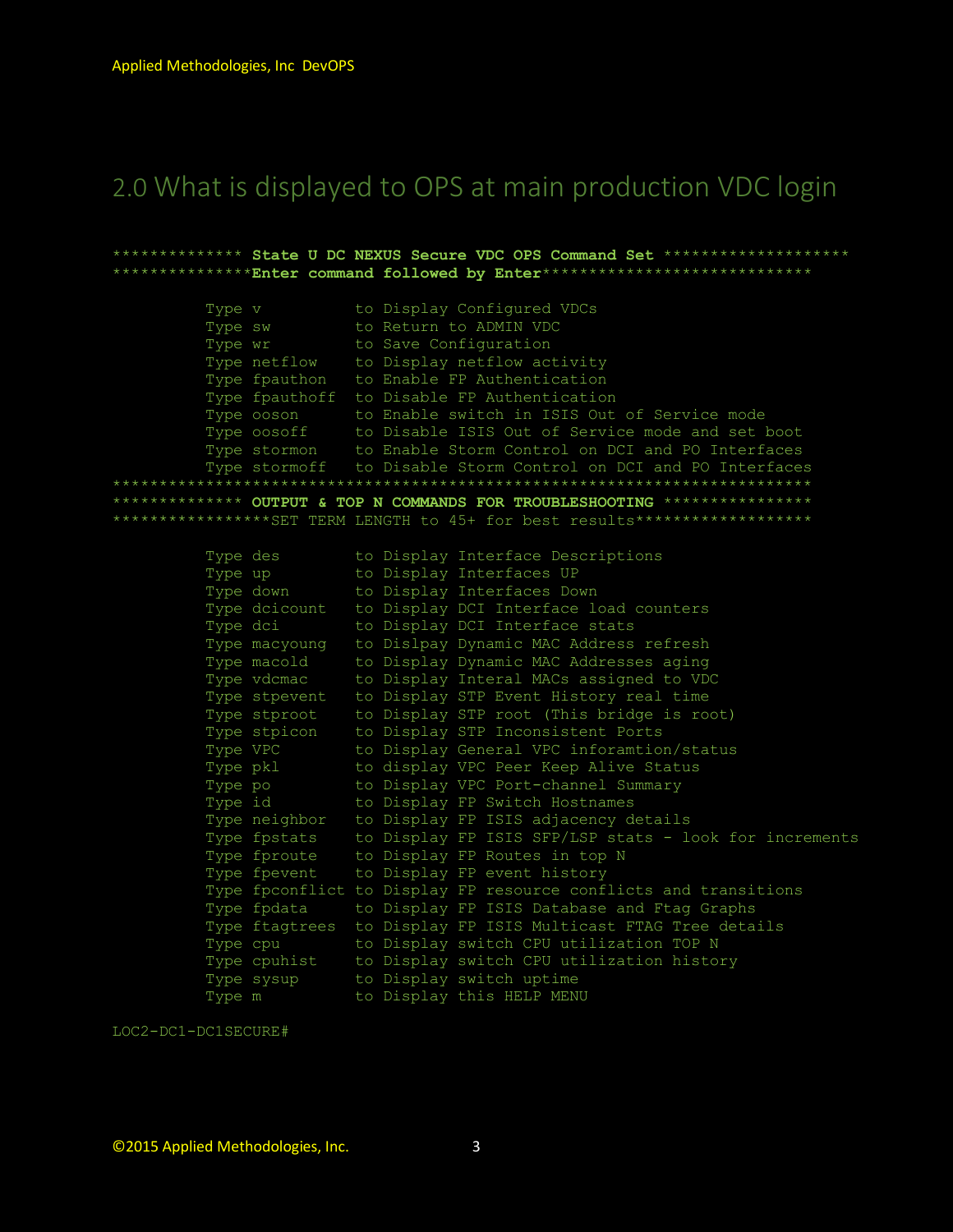<span id="page-4-0"></span>2.1 NX-OS Secure VDC alias commands and menu script configuration

echo "\*\*\*\*\*\*\*\*\*\*\*\*\*\* StateU DC NEXUS ADMIN Command Set \*\*\*\*\*\*\*\*\*\*\*\*\*\*\*\*\*\*\*\*\*\*\*\*\*\*\*\*\*\* echo "\*\*\*\*\*\*\*\*\*\*\*\*\*\*\*Enter command followed by Enter\*\*\*\*\*\*\*\*\*\*\*\*\*\*\*\*\*\*\*\*\*\*\*\*\*\*\*\*\*\* echo " Type v to Display Configured VDCs"<br>
Type sw to Return to ADMIN VDC"<br>
Type wr to Save Configuration"<br>
Type netflow to Display netflow activity"<br>
Type fpauthon to Enable FP Authentication"<br>
Type osson to Enable Storm Control echo " echo " echo "<br>echo "<br>echo " echo " echo " echo " echo " Type stormoff to Disable Storm Control on DCI and PO Interfaces" echo " echo "\*\*\*\*\*\*\*\*\*\*\*\*\*\*\*\*\*\*\*\*\*\*\* echo "\*\*\*\*\*\*\*\*\*\*\*\*\*\* OUTPUT & TOP N COMMANDS FOR TROUBLESHOOTING \*\*\*\*\*\*\*\*\*\*\*\*\*\*\*\*\* echo "\*\*\*\*\*\*\*\*\*\*\*\*\*\*\*\*\*\*SET TERM LENGTH to 45+ for best resutls\*\*\*\*\*\*\*\*\*\*\*\*\*\*\*\*\*\*\*\*\*\* echo "  $\mathbf{u}$ Type intdes<br>Type up<br>Type down to Display Interfaces UP"<br>Type down to Display Interfaces Down"<br>Type dcicount to Display DCI Interface load counters"<br>Type dcicount to Display DCI Interface stats"<br>Type macyoung to Display Dyn Type intdes to Display Interface Descriptions" echo " echo "<br>echo "<br>echo " echo " echo " echo " echo " echo " Type stpevent to Display STP Event History real time" Type stpevent to Display STP Event History real time"<br>Type stproot to Display STP root (This bridge is root)"<br>Type stpicon to Display STP Inconsistent Ports"<br>Type pkl to display VPC Peer Keep Alive Status"<br>Type po to Displ echo " echo " echo " echo " echo " echo " Type nergnoor to Display FP ISIS adjacency details"<br>Type fpstats to Display FP ISIS SFP/LSP stats - look for increments"<br>Type fproute to Display FP Routes in top N"<br>Type fpevent to Display FP event history"<br>Type fpeopflict echo " echo " echo " echo " Type fpconflict to Display FP resource conflicts and transitions" echo " echo " Type fpdata bo Display FP ISIS Database and Ftag Graphs" echo " Type ftagtrees to Display FP ISIS Multicast FTAG Tree details" Type reagences to Display if for Marerease The Tee according to Display switch CPU utilization TOP N''<br>Type cpuhist to Display switch CPU utilization history"<br>Type sysup to Display switch uptime"<br>Type m to Display this HEL echo " echo " echo " echo "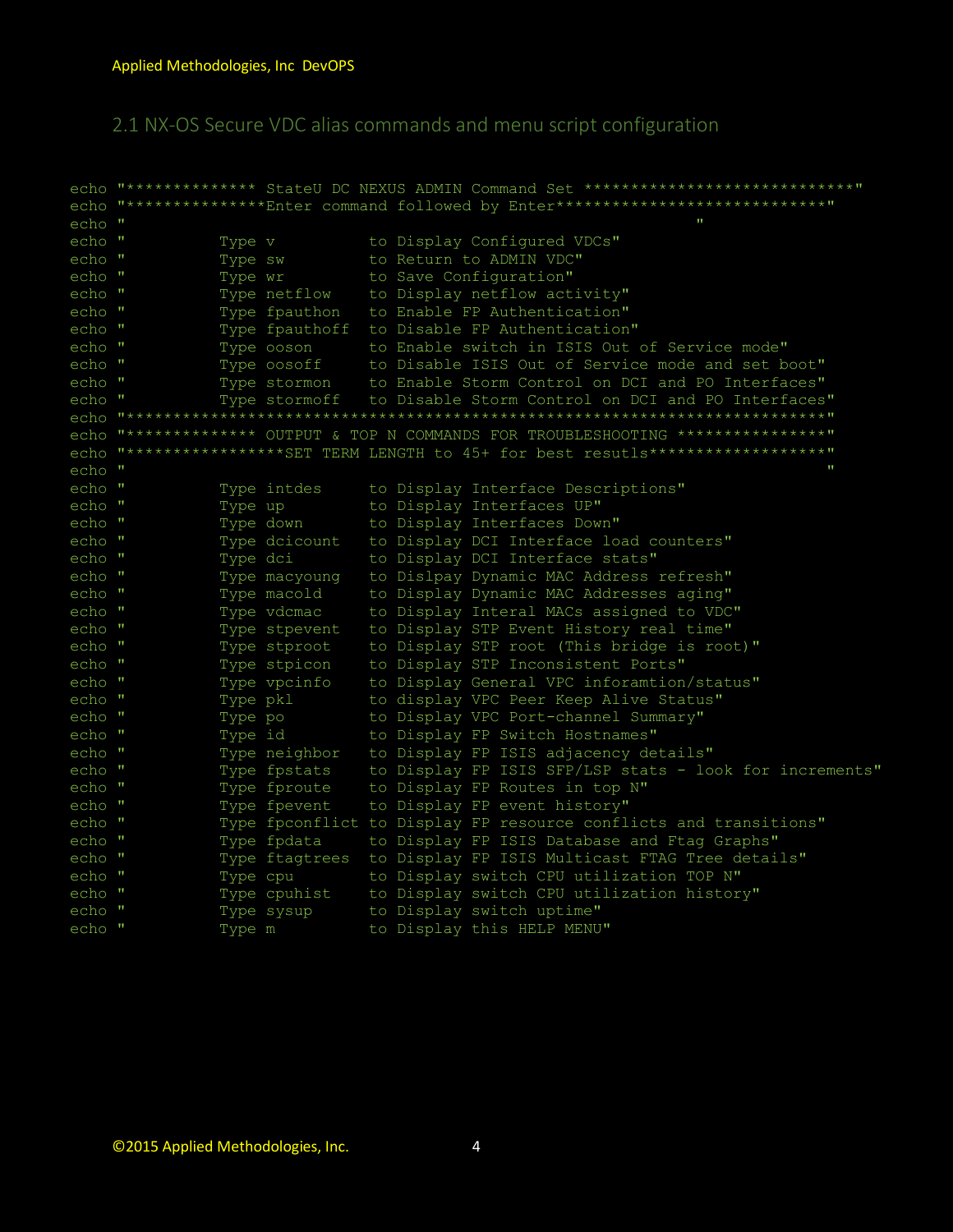cli alias name intdes sh int description; fix for another name cli alias name up sh int status up | top cli alias name down sh int status down | top cli alias name dcicount sh int eth 3/41 counters brief load-interval 1 | top cli alias name dci sh int eth 3/41 | top cli alias name macyoung sh mac address-table dynamic | grep "dynamic 0" | top cli alias name macold sh mac address-table dynamic | exclude "dynamic 0" | top 1 cli alias name vdcmac sh vdc internal mac\_address\_table cli alias name stpevent sh spanning-tree internal event-history all | top cli alias name stproot sh spanning-tree root cli alias name stpicon sh spanning-tree inconsistentports cli alias name vpcinfo sh vpc cli alias name pkl sh vpc peer-keepalive cli alias name po sh port-channel sum cli alias name id sh fab isis hostname switch-id cli alias name neighbor sh fab isi adjacency det cli alias name fpstats sh fabricpath isis statistics cli alias name fproute sh fabricpath route detail | top cli alias name fpevent show fabricpath isis internal event-history events cli alias name fpconflict show fabricpath conflict all cli alias name fpdata sh fabricpath isis database detail cli alias name ftags sh fabricpath isis switch-id cli alias name ftagtrees sh l2 multicast trees cli alias name cpu sh system resources | top cli alias name cpuhist sh processes cpu history | top cli alias name sysup sh system uptime cli alias name m run-script bootflash:secmenu | exclude echo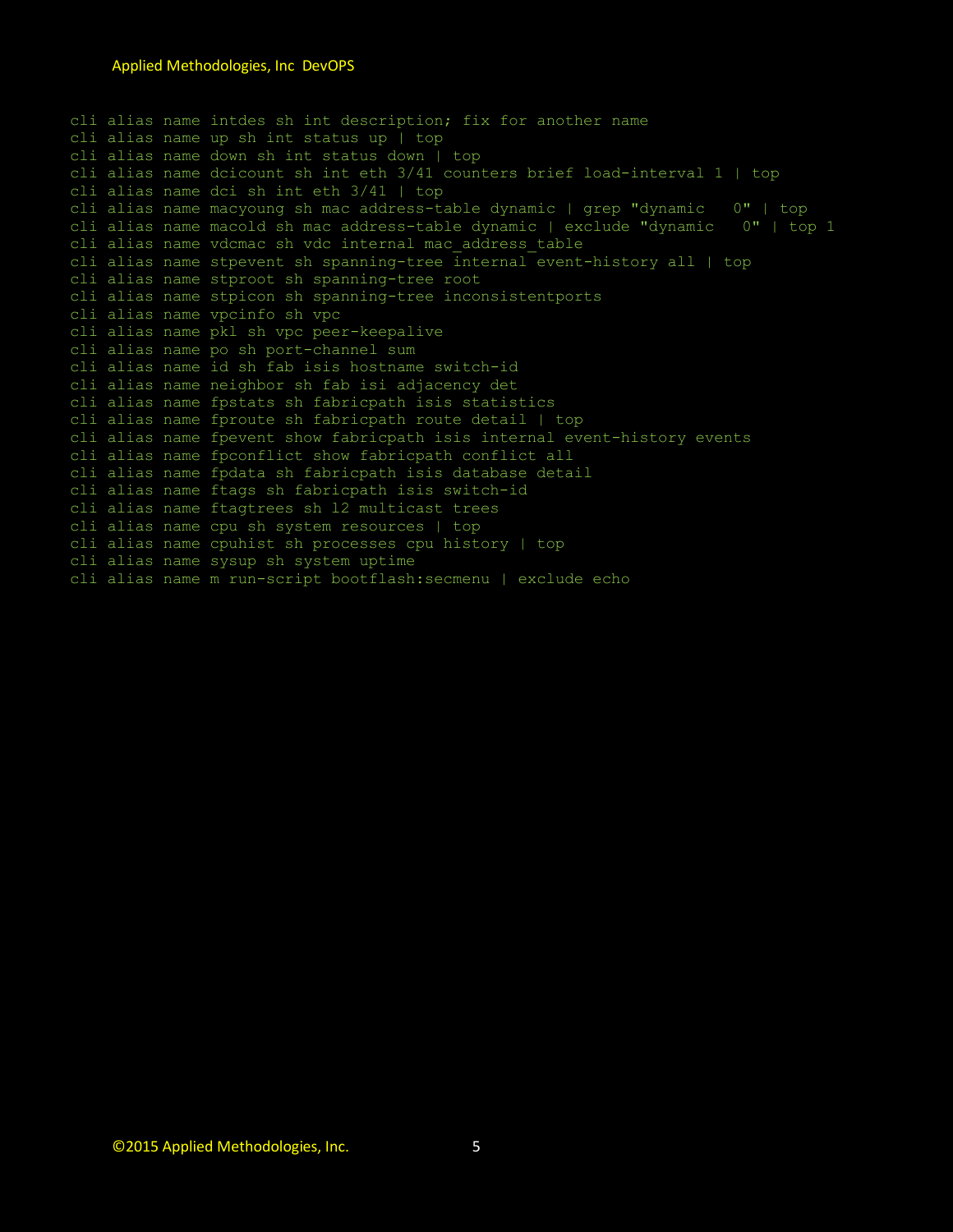# <span id="page-6-0"></span>3.0 Some output from command set commands

;#####**Nexus 7k FP Overload BIT ALWASY ON** ####### ;#####FOR SERVICE USE###### ;#####2014 AMILABS#######

fabricpath domain default set-overload-bit always

;###DONE SW NOW NON TRANSIT####

;#####**Nexus 7k FP Overload BIT to Startup** ####### ;#####FOR Reload USE###### ;#####2014 AMILABS#######

fabricpath domain default set-overload-bit on-startup 60

;###DONE SW NOW BACK to Overload at Startup####

#### ;#####**Nexus 7k FP Storm Control disabled** #######

;#####FOR normal or emergency use on critical links###### ;#####2014 AMILABS#######

interface port-channel31 no storm-control broadcast level 50.00 no storm-control multicast level 50.00 no storm-control unicast level 50.00

#### interface Ethernet3/41 no storm-control broadcast level 50.00 no storm-control multicast level 50.00

no storm-control unicast level 50.00

;###DONE Storm Control Now disabled####

;#####**Nexus 7k FP Storm Control enabled** ####### ;#####FOR normal or emergency use on critical links###### ;#####2014 AMILABS#######

interface port-channel31 storm-control broadcast level 50.00 storm-control multicast level 50.00 storm-control unicast level 50.00

interface Ethernet3/41 storm-control broadcast level 50.00 storm-control multicast level 50.00 storm-control unicast level 50.00

;###DONE Storm Control Now Enabled####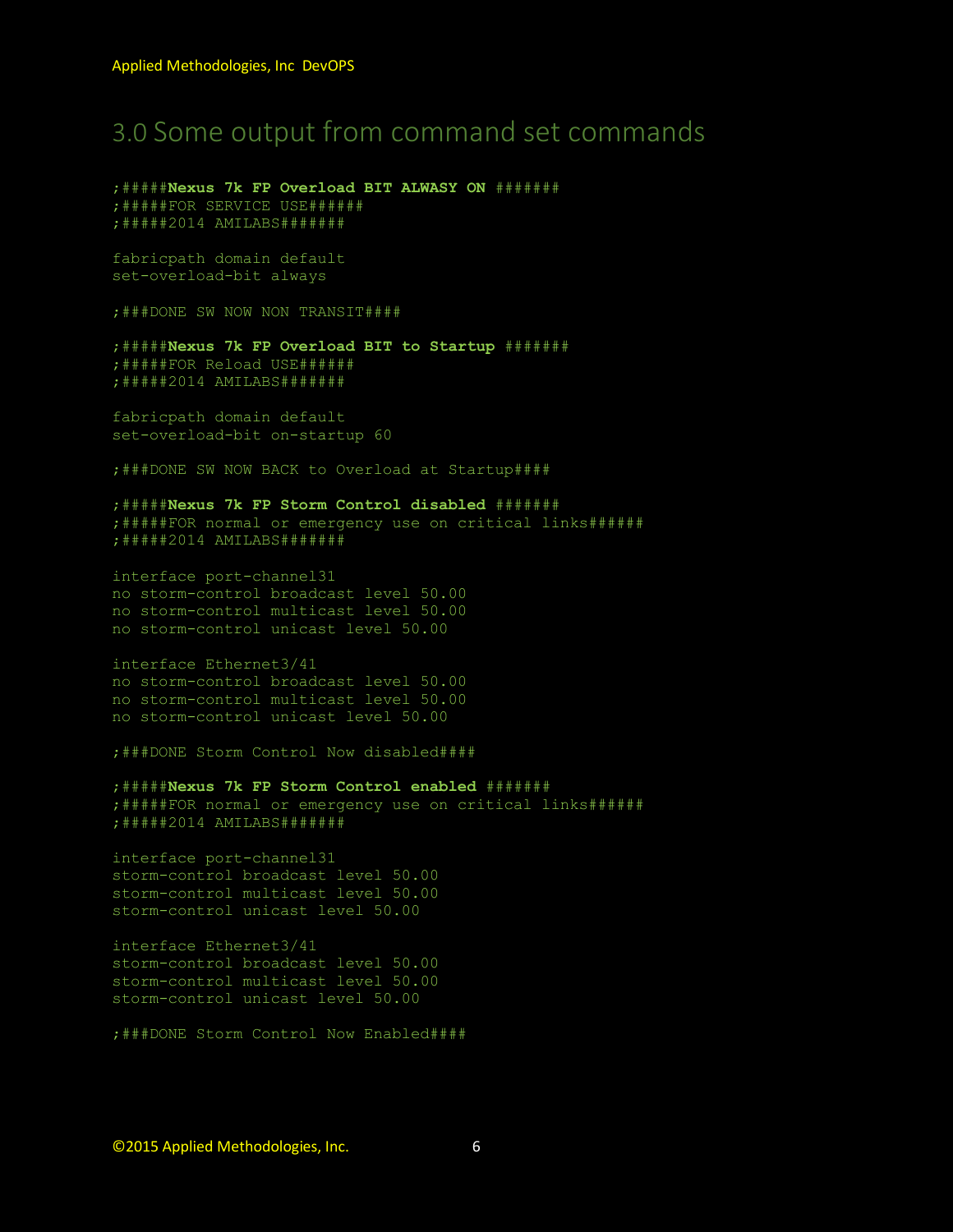;#####Nexus 7k FP Interface Authentication ON######## ; #####2014 AMILABS#######

;#####Nexu 7k FP global LSP and SNP Authentication#### ; #####2014 AMILABS########

fabricpath domain default authentication-type md5 authentication key-chain fp-key-chain authentication-check

;###Interface level for DCI Hello PDU Authentication#### interface Ethernet3/41 fabricpath isis authentication-type md5 fabricpath isis authentication key-chain fp-key-chain

;#####Nexus 7k FP Interface Authentication OFF####### ; #####2014 AMILABS########

;#####Nexu 7k FP global LSP and SNP Authentication#### ; #####2014 AMILABS########

fabricpath domain default no authentication-type md5 no authentication key-chain fp-key-chain no authentication-check

;###Interface level for DCI Hello PDU Authentication#### interface Ethernet3/41 no fabricpath isis authentication-type md5 no fabricpath isis authentication key-chain fp-key-chain

## <span id="page-7-0"></span>4.0 Embedded Event Manager Applets to flip/flap interfaces for testing use

event manager applet flap description "\*\*\*State U DC Migration Int. Flapping applet v1.0\*\*\*\*\*" action 1.5 cli command "config t" action 2.0 cli command "eth 3/41" action 2.5 cli command "shut" action 3.0 cli command "no shut" action 3.5 cli command "end" action 4.0 cli exit event manager applet flap1 action 1.5 cli command config term action 2.0 cli command eth 3/41 action 2.5 cli command shut action 3.0 cli command sh int eth 3/41 brie action 3.5 cli command no shut action 4.0 cli command sh int eth 3/41 brie action 4.5 cli sh int eth3/41 brie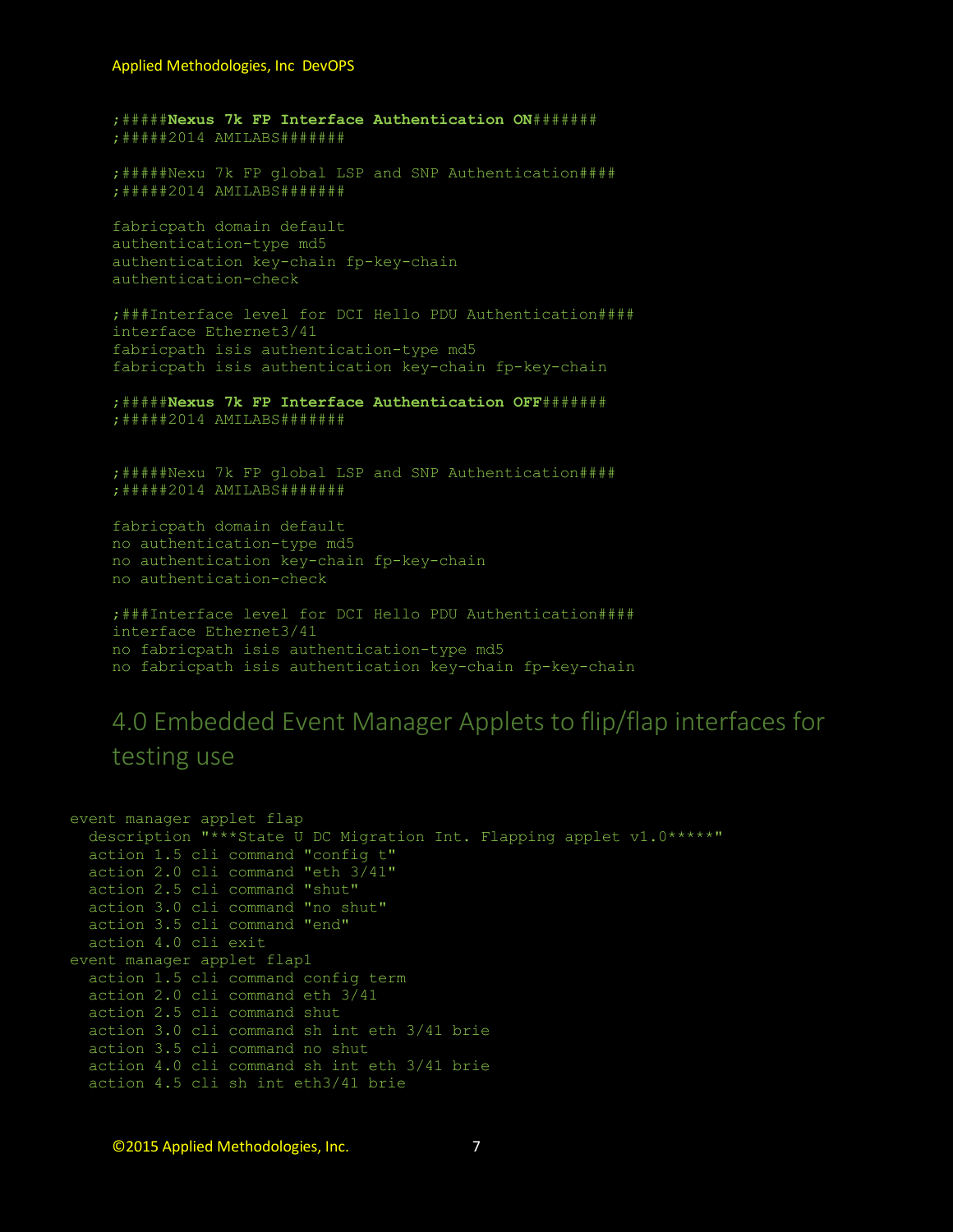# <span id="page-8-0"></span>5.0 State U Core 65k VSS OPS Menu

|    | Server "LOC2VSS-SW1" Line 0 Terminal-type (unknown)    |  |
|----|--------------------------------------------------------|--|
|    | ****** State U ISTB1 VSS Router Management Menu ****** |  |
| 1  | Display HSRP State                                     |  |
| 2  | Display LACP Neighbors                                 |  |
| 3  | Display Port-channel 200                               |  |
| 4  | Display Portchannel 200 summary                        |  |
| 5  | Display VSS CDP Neighbors                              |  |
| 6  | Display VSS OSPF Neighbors                             |  |
| 7  | Display VSS Port-channel                               |  |
| 8  | Display VSS Link                                       |  |
| 9  | Display VSS Dual Active state                          |  |
| 10 | Display VSS Role                                       |  |
| 11 | Display VSS Redundancy                                 |  |
| 12 | Display VSS VSL LMP Neighbors                          |  |
| 13 | Display VSS RRP Summary                                |  |
| 14 | Display IP Routing Summary                             |  |
| 15 | STORM CONTROL ON FOR PO200                             |  |
| 16 | STORM CONTROL OFF FOR PO200                            |  |
| 17 | PORT-CHANNEL TO IO KILL SWITCH ***OFF BY Default**     |  |
| 18 | RESUME PORT-CHANNEL TO IO                              |  |
| 19 | L3 TO State U CORE KILL SWITCH ***OFF BY Default**     |  |
| 20 | RESUME L3 PATH TO ASU CORE                             |  |
| 21 | CLEAR all interface counters                           |  |
| 22 | DOS ON                                                 |  |
| 23 | DOS OFF                                                |  |
| 24 | IP NBAR ON                                             |  |
| 25 | IP NBAR OFF                                            |  |
| 30 | Exit ASU Menu for CLI                                  |  |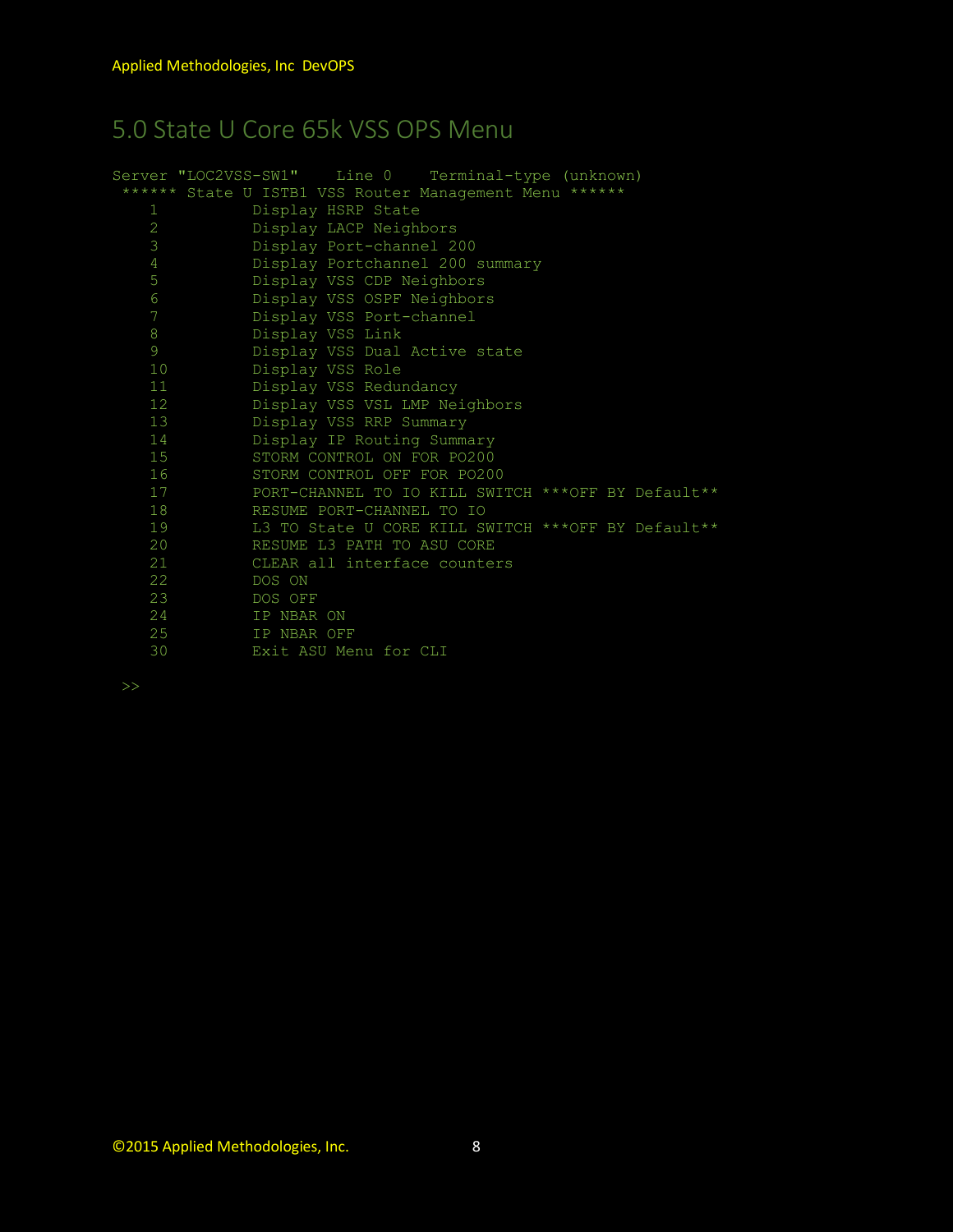#### Applied Methodologies, Inc DevOPS

```
menu STATEU title ^C ****** STATEU ISTB1 VSS Router Management Menu ****** ^C
menu STATEU prompt ^C >> ^C
menu STATEU text 1 Display HSRP State
menu STATEU command 1 sh standby brie
menu STATEU options 1 pause
menu STATEU text 2 Display LACP Neighbors
menu STATEU command 2 show lacp nei
menu STATEU options 2 pause
menu STATEU text 3 Display Port-channel 200
menu STATEU command 3 show interface po200
menu STATEU options 3 pause
menu STATEU text 4 Display Portchannel 200 summary
menu STATEU command 4 Show int po200 sum
menu STATEU options 4 pause
menu STATEU text 5 Display VSS CDP Neighbors
menu STATEU command 5 show cdp nei
menu STATEU options 5 pause
menu STATEU text 6 Display VSS OSPF Neighbors
menu STATEU command 6 show ip ospf neighbor
menu STATEU options 6 pause
menu STATEU text 7 Display VSS Port-channel
menu STATEU command 7 sh switch virtual link port-channel
menu STATEU options 7 pause
menu STATEU text 8 Display VSS Link
menu STATEU command 8 show swi virtual link
menu STATEU options 8 pause
menu STATEU text 9 Display VSS Dual Active state
menu STATEU command 9 sh swi virtual dual-active summary
menu STATEU options 9 pause
menu STATEU text 10 Display VSS Role
menu STATEU command 10 sh swi virtual role det
menu STATEU options 10 pause
menu STATEU text 11 Display VSS Redundancy
menu STATEU command 11 sh swi vir redundancy
menu STATEU options 11 pause
menu STATEU text 12 Display VSS VSL LMP Neighbors
menu STATEU command 12 sh vsl lmp neighbors
menu STATEU options 12 pause
menu STATEU text 13 Display VSS RRP Summary
menu STATEU command 13 sh vsl rrp summary
menu STATEU options 13 pause
menu STATEU text 14 Display IP Routing Summary
menu STATEU command 14 sh ip route summary
menu STATEU options 14 pause
menu STATEU text 15 STORM CONTROL ON FOR PO200
menu STATEU command 15 stormon
menu STATEU text 16 STORM CONTROL OFF FOR PO200
menu STATEU command 16 stormoff
menu STATEU text 17 PORT-CHANNEL TO IO KILL SWITCH ***OFF BY Default**
menu STATEU command 17 PO200OFFIO
menu STATEU text 18 RESUME PORT-CHANNEL TO IO
menu STATEU command 18 PO200ON
menu STATEU text 19 L3 TO STATEU CORE KILL SWITCH ***OFF BY Default**
menu STATEU text 20 RESUME L3 PATH TO STATEU CORE
menu STATEU command 20 STATEUCOREON
menu STATEU text 21 CLEAR all interface counters
menu STATEU command 21 clear counters
menu STATEU text 22 DOS ON
menu STATEU command 22 doson
menu STATEU text 23 DOS OFF
menu STATEU command 23 dosoff
menu STATEU text 24 IP NBAR ON
menu STATEU command 24 nbaron
```
©2015 Applied Methodologies, Inc. 9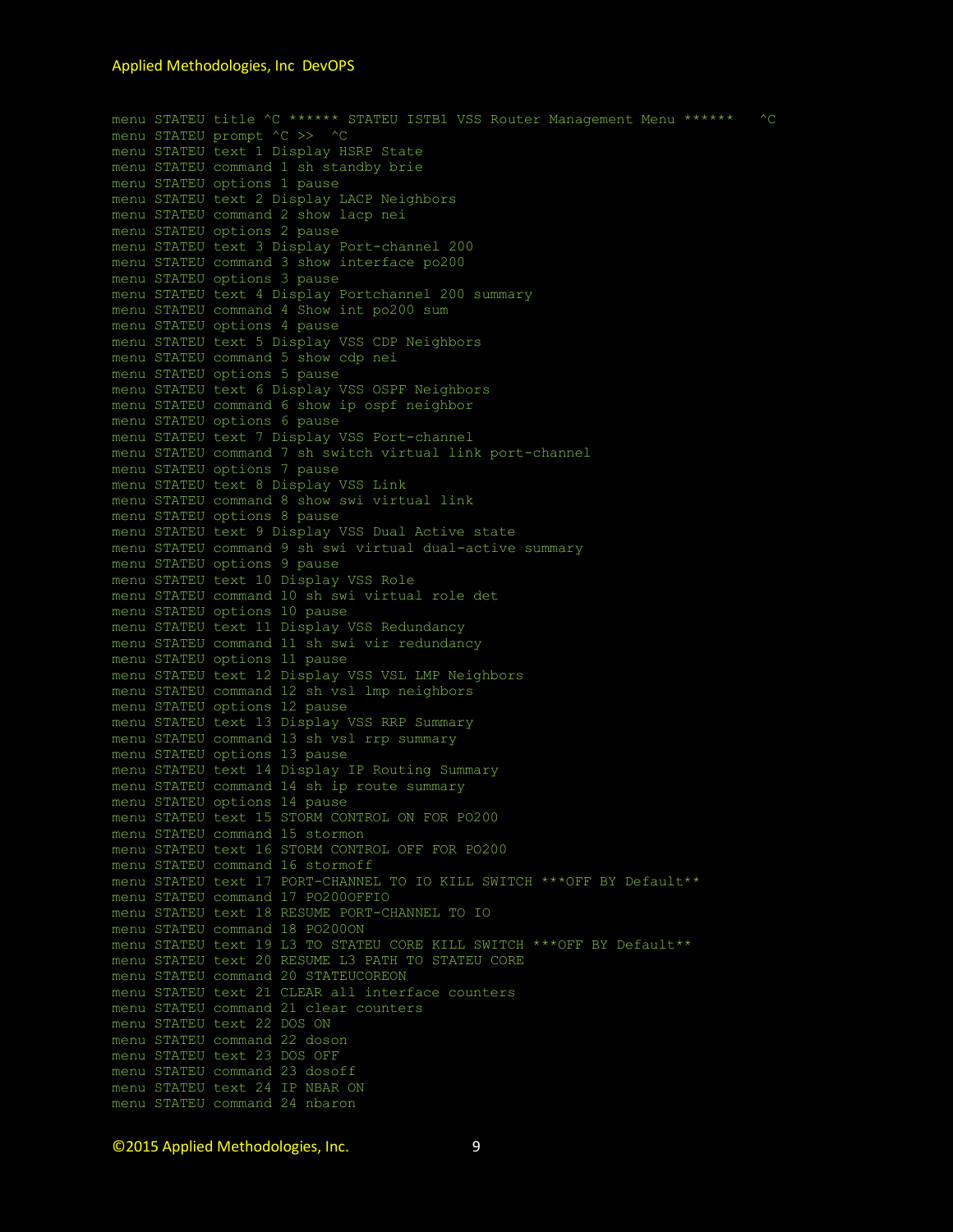#### Applied Methodologies, Inc DevOPS

```
menu STATEU text 25 IP NBAR OFF
menu STATEU command 25 nbaroff
menu STATEU text 30 Exit STATEU Menu for CLI
menu STATEU command 30 menu-exit
menu STATEU clear-screen
menu STATEU status-line
menu STATEU default 30
```
### <span id="page-10-0"></span>6.0 Cisco Nexus Python Use

Using the built in Python interpreter for some future DEVOPS type functions. Some quick python scripts to run on switches using the CheckPortDiscards() function and the cisco.cli() function.

#### [http://www.cisco.com/c/en/us/td/docs/switches/datacenter/nexus5000/sw/python/api/python\\_api/API\\_functions.ht](http://www.cisco.com/c/en/us/td/docs/switches/datacenter/nexus5000/sw/python/api/python_api/API_functions.html#wp1053131) [ml#wp1053131](http://www.cisco.com/c/en/us/td/docs/switches/datacenter/nexus5000/sw/python/api/python_api/API_functions.html#wp1053131)

```
import os
import sys
import cisco – your main one
import socket – if you want to use some socket functions for client/server 
tcp use.
```
Some python pseudo code as an example - a while loop would be better.

```
def ipinput():
    output = cisco.cli('show hostname')
    print(output)
    ipadd = raw_input('Enter IP address : ')
    clear()
    print(ipadd, "thank you")
    cisco.cli("ping", ipadd)
    yn = raw input('is this correct(Y/N: ')if raw input = 'y':cisco.cli("config t")
             cisco.cli("interface vlan2")
             cisco.cli("ip address", ipadd)
             cisco.cli("end")
             cisco.cli("show interface vlan2")
          elif raw input = 'n'print("Let's try again")
          def ipinput()
print(time.asctime())
fproute = "show fabricpath route"
cisco.cli(fproute)
cisco.cli("config t")
cisco.cli("ping 1.1.1.1")
```